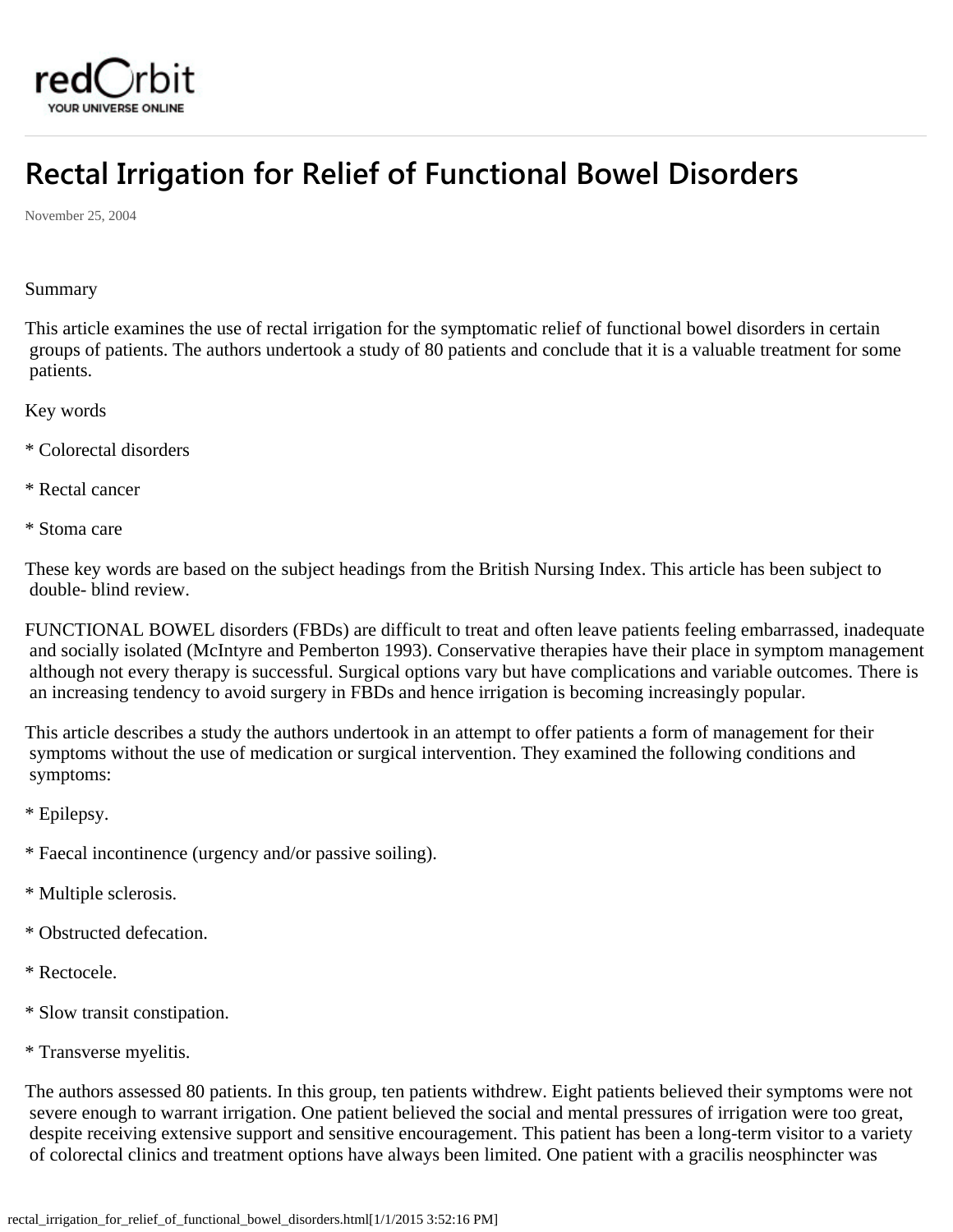referred for irrigation with emptying difficulties that, as a consequence, caused urgency and soiling. The technique did not prove successful.

## Background

Patients presenting with FBDs vary in age and sex and have often struggled with bowel function for years. Specific disorders, such as neurological disease or diabetes, can affect bowel function. Patients with these conditions are often investigated but offered little in the way of symptomatic management. They are unlikely to be offered surgical intervention and perhaps only limited pharmacological therapy in view of their concomitant illness.

## Diagnosis and complications

Diabetes is often associated with faecal incontinence (Aitchison et al 1991, Epanomeritakis et al 1999, Pinna Pintor et al 1994, Russo et al 2004), usually due to peripheral neuropathy affecting the pudendal nerve supplying the anal sphincters. Often patients who are prescribed metformin have symptoms of faecal urgency and soiling. Metformin is known to cause diarrhoea and alternative treatment strategies might be advised. However, insulin-dependent diabetics with faecal incontinence have limited treatment options.

Neurological disorders, for example, multiple sclerosis, can cause constipation and incontinence (Krogh et al 2001, Sneddon 2001). Patients are often unable to elicit defecation and as a result, can become constipated. This can often lead to overflow incontinence. A significant proportion of these patients have mobility problems, are unable to reach the toilet in time, may not always be able to postpone defecation and therefore may be incontinent.

Idiopathic faecal incontinence affects up to 4 per cent of the population (Perry et al 2002). It is a distressing and isolating condition that can result from obstetric injury, trauma, surgery or pelvic floor weakness (Perry et al 2002). Treatment options vary, from simple lifestyle adjustments to biofeedback through to gracilis neosphincter procedures. Biofeedback is a method of reinforcement of exercise and behavioural techniques to improve bowel function. The therapy is spread over a period of time in which the patient attends regular clinic visits. Patients with mild symptoms often do well with biofeedback retraining (Enck 1993). This requires motivation and determination from the patient and that is not always forthcoming because some patients do not feel that exercise regimens are useful or beneficial and as a result are often reluctant to try. Some patients may respond well to pharmacological manipulation – constipating agents, such as codeine phosphate, co-phenotrope and loperamide, and low-dose tricyclics, such as imipramine, are frequently prescribed. Success rates are variable. Dose ranging can be tried but is often difficult and not always well tolerated because of side effects or non-concordance.

Surgical intervention for faecal incontinence varies and is not always straightforward. Overlapping sphincter repair has variable results: at best about 50 per cent of patients remain socially continent five years' post-operatively (Barisic et al 2000, Engel et al 1994, Lehur et al 1996, Malouf et al 2000). If this fails, newer treatment options are available. Neuromodulation can be applied to the sacral three and four nerves to improve the function of the anal canal and rectum (Ganio et al 2001, Jarrett et al 2003, Kenefick et al 2003, Matzel et al 1995, Rosen et al 2001). The procedure has proved successful in trials and is rapidly becoming a favourable treatment option. However, it requires surgery, which not all patients are happy to consider.

The stimulated gracilis neosphincter (Baeten et al 1995, 2000) was first described in the 1950s but fell into disuse. Development of the procedure has increased its popularity over the past ten to 15 years. The procedure requires detachment of the gracilis muscle from the knee, which is then wrapped around the anal canal and anchored to the pelvis. A pacemaker electronically controls the muscle, which remains stimulated providing closure of the anal canal – relaxation is achieved on deactivation. The surgery is complex – all patients undergo extensive counselling and must be highly motivated. Some patients describe emptying difficulties which is an acknowledged complication of the procedure.

Antegrade colonic irrigation (ACE) has been used in faecal incontinence and constipation. It aids regular and complete colonie emptying to eliminate evacuatory problems. It has been found useful for patients with overflow incontinence due to constipation. The ACE procedure has also been successfully used in paediatrics for bowel dysfunction (Squire et al 1993). An alternative method for colonie irrigation is the colonie conduit (Williams et al 1994). This involves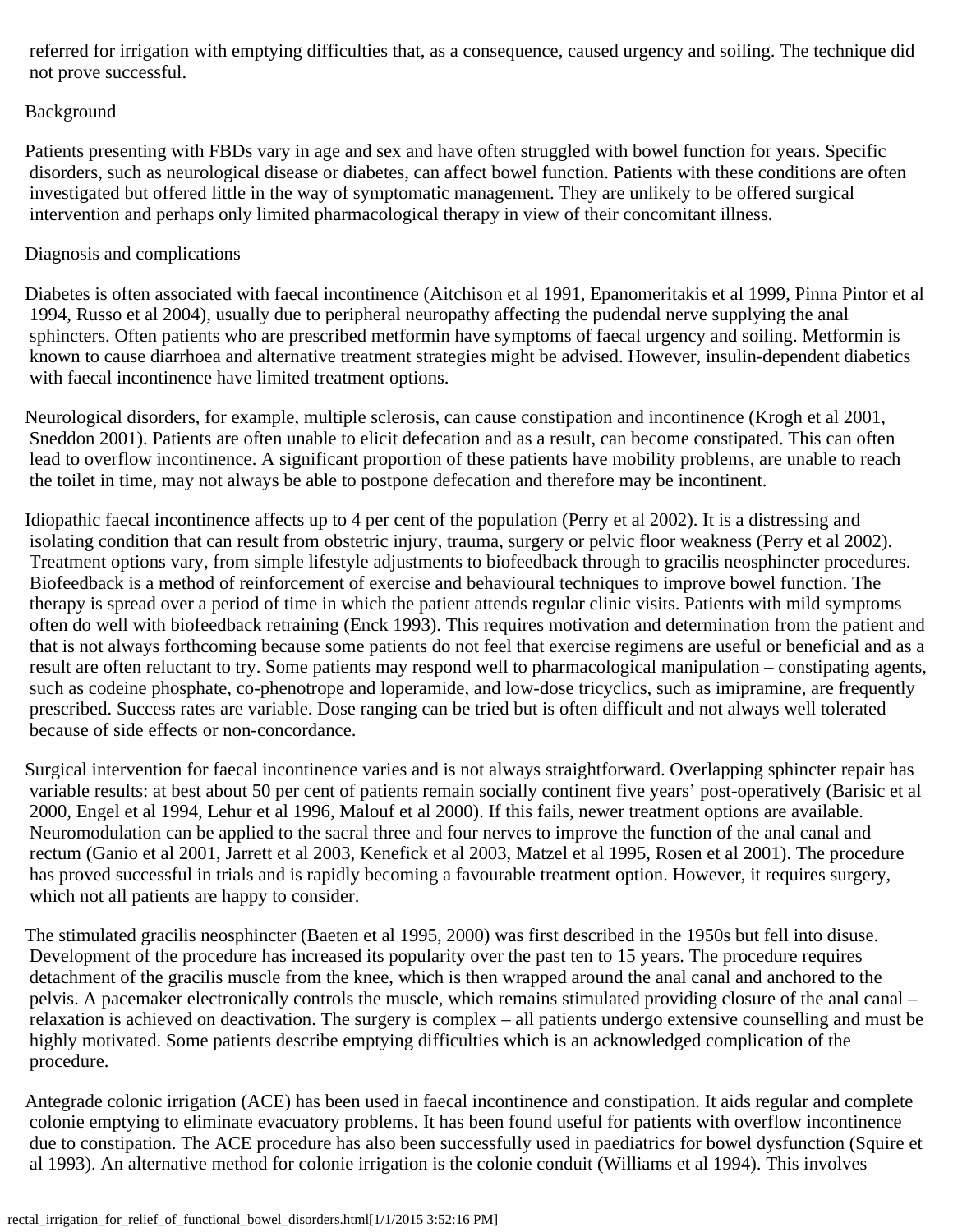situating an anti-reflux valve in the transverse colon and passing a catheter through the conduit to aid irrigation. The procedure requires a laparotomy and colonie anastomosis. Both procedures require surgery and motivation.

Surgery for constipation has consistently generated poor outcomes. Various surgical techniques have been employed, including sub-total or total colectomy and ACE procedures for slow transit constipation (Lahr et al 1999). The procedures require extensive counselling. In addition to slow transit constipation, patients may have difficulty in emptying. This is often due to poor pelvic coordination – the anal canal and pelvic floor muscles fail to relax to aid evacuation. These patients are often young women presenting with straining, bloating, abdominal distension and infrequent stool. Biofeedback techniques can be employed in these patients with varying degrees of success (Enck 1993).

A rectocele develops when the anterior rectal wall and posterior vaginal wall weaken and cause outpouching which pushes forwards into the vagina and down onto the perineum. Many patients find it necessary to digitate per vagina or per rectum to aid rectal emptying – this is degrading and distressing for the patient. The repair of rectocele varies (Boccasanta et al 2001, Zbar et al 2003). There is often reluctance to repair rectocele since there is a potential risk of rectal capacity reduction and sexual dysfunction. Reduction in rectal capacity can lead to extreme urgency and an increase in frequency of defecation.

Irritable bowel syndrome (IBS) is bouts of diarrhoea or constipation, and patients often alternate between the two. However, surgery is inappropriate for these patients when there is no other underlying cause for their symptoms.

#### Treatment options

In view of the difficulties associated with FBDs, patients are left with few options. Pharmacological or surgical treatment is not favoured by all and many see it as a last resort, but there are other options.

Colonic irrigation (CI) has been popularised on television and in magazines as a health and beauty treatment. It is offered at private health clinics by therapists trained in the procedure. Patients opting for CI are given dietary programmes to follow, including the use of probiotics and specialist detox regimens. The cost of CI is high – approximately 100-150 depending on the area and availability of therapist – and not accessible to all because of the cost and locality, often excluding patients with true needs for symptom management.

Rectal irrigation (RI) has been used in Europe for a number of years, although the concept is quite new to the UK. It is important to recognise that RI is not a cure but a means for symptomatic relief. It is a simple way of achieving rectal emptying without the need for medication. It wo\rks by a pump infusing lukewarm water into the rectum. This distends the rectal wall progressively and normal rectal dynamics stimulate the stretch receptors to initiate the urge to defecate. The patient empties the water and any stool in the rectum. Patients will often repeat this once or twice depending on the need.

The frequency and duration of the irrigation varies depending on the patient's needs, and can be implemented to fit into everyday life. It should be used as an aid for symptomatic relief rather than an inflexible and time-consuming device to regiment bowel habit. Patients who succeed with Rl are usually those who can integrate it into their everyday life.

The idea of using RI to manage this group of patients was introduced to the authors by a German enterostomal therapist. A suitable patient was identified to try the technique. She was a 68- year-old woman with faecal incontinence (passive soiling) and she was awaiting the formation of a colostomy. The procedure was discussed and demonstrated with her. At a two-week follow up she reported a dramatic improvement in her symptoms and described feeling clean and more in control.

This initial success encouraged the authors to try RI on two women aged between 18 and 25 years with slow transit constipation who were awaiting the ACE procedure. Both reported significant improvement in their conditions. Following these cases where RI was successful the authors decided to conduct a study to examine RI as a treatment option.

Results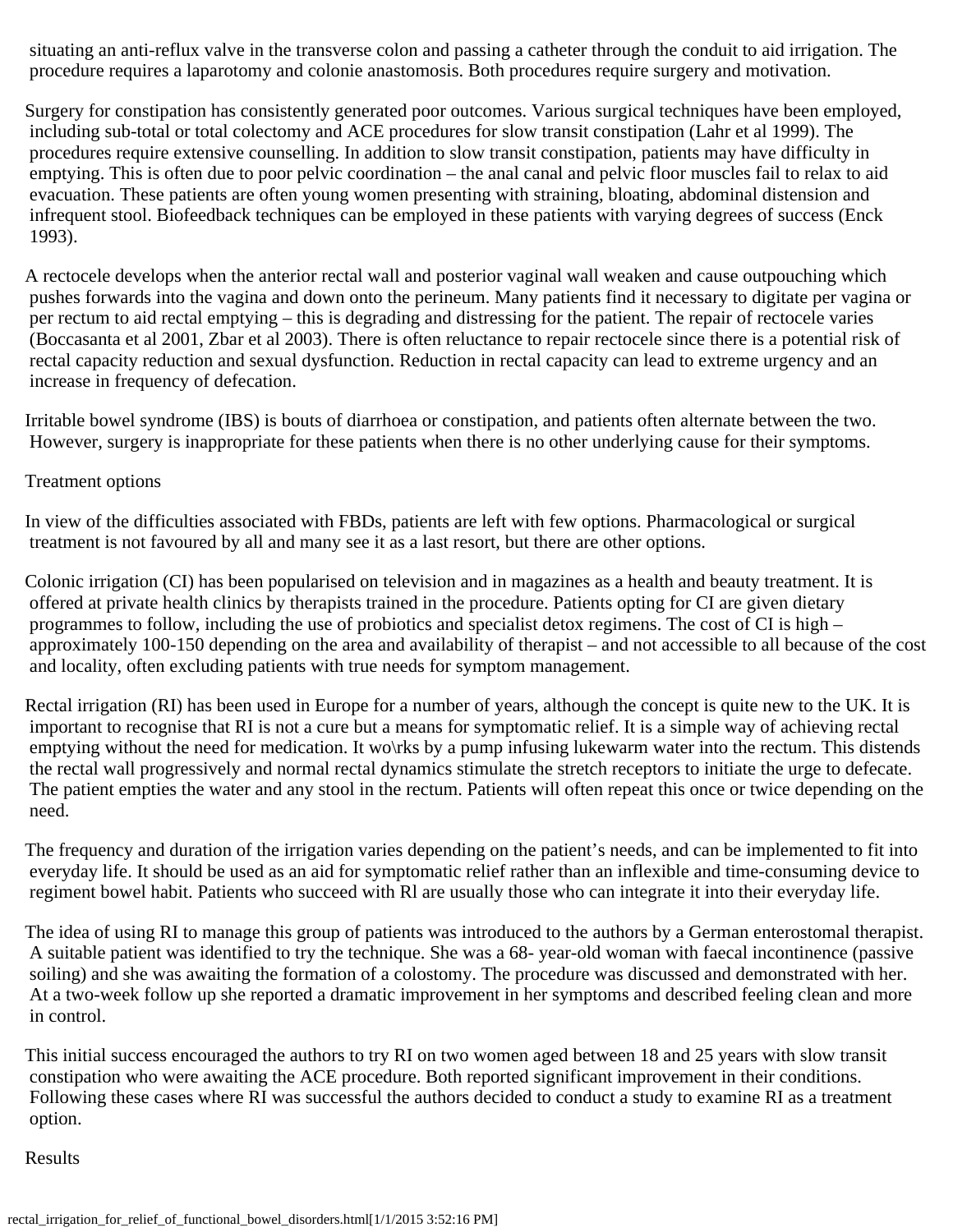Figure 1 indicates the results obtained from four patients presenting with neurological disorders. These included two with multiple sclerosis, one with epilepsy and one with transverse myelitis who have all had a successful outcome.

Figure 2 shows results for patients assessed with rectocele. Of the 19 patients entered in the study with rectocele, the authors achieved successful outcome in 15 (79 per cent). Of the remaining four patients, one was lost to follow-up, while three are still under review and there have been no failures or withdrawals in the rectocele group to date.

Figure 3 shows outcomes for patients with faecal incontinence. An overall symptomatic relief was demonstrated in 12 (75 per cent) of the 16 patients and a failure rate of 12.5 per cent  $(n=2)$ . One patient withdrew from the study because they felt that their symptoms were not severe enough to warrant continual use of the pump and one patient is still under review.

Figure 4 identifies the constipation group (n=41) encompassing both slow transit constipation (n=15) and obstructed defecation (n=26). The authors achieved a successful outcome in 21 (51 per cent) of all constipated patients. However, when broken down into the two sub-groups overall success for obstructed defecation is 57 per cent  $(n=12)$  and for slow transit constipation 42 per cent (n=9).

In total, 52 of 80 (65 per cent) patients described symptomatic relief of their condition. This figure does not allow for the ten patients who have either been lost to follow-up or have withdrawn from the study. When these patients have been excluded from the cohort, the successful outcome is 74 per cent (n=70), and eight (11 per cent) patients who remain in the six-week assessment process. Early indications are that five are doing very well. As the study has progressed the identification of patients who are likely to fare well with irrigation has become much easier.

Figure 1. Outcomes for patients with neurological disorders

- Figure 2. Outcomes for patients with rectocele
- Figure 3. Outcomes for patients with faecal incontinence
- Figure 4. Outcomes for patients with constipation
- Figure 5. Comparison of total number of subjects and outcomes

Figure 5 identifies the relative successes found in each group against the total number of patients assessed. It demonstrates that there is a tendency for symptomatic improvement in each of the neurological, rectocele and incontinence groups. The constipation group demonstrated mixed success and failure.

## Conclusion

Rectal irrigation provides a valuable treatment option in the symptomatic relief of FBDs in certain groups of patients. In the constipation group, the success rate appears lower when compared with other groups, however the patients in that group fall into two categories, slow transit constipation and obstructed defecation. Slow transit constipation has shown limited success in this study whereas patients with obstructed defecation have fared better with significant improvements.

Rectal irrigation is a simple and effective treatment for FBDs. The technique is simple to learn and does not necessarily require hospital attendance. After adequate training in the use of the pump, it could be led by community continence nurses and transferred into the community. Many of the patients who may potentially benefit from the treatment option may never need review by a bowel specialist.

If rectal irrigation could be introduced to form part of a community-led care pathway the lives of numerous patients could be improved. The authors are now looking to involve other nurses around the country to form a multicentre study

Gardiner A et al (2004) Rectal irrigation for relief of functional bowel disorders. Nursing Standard. 19, 9, 39-42. Date of acceptance: September 17 2004.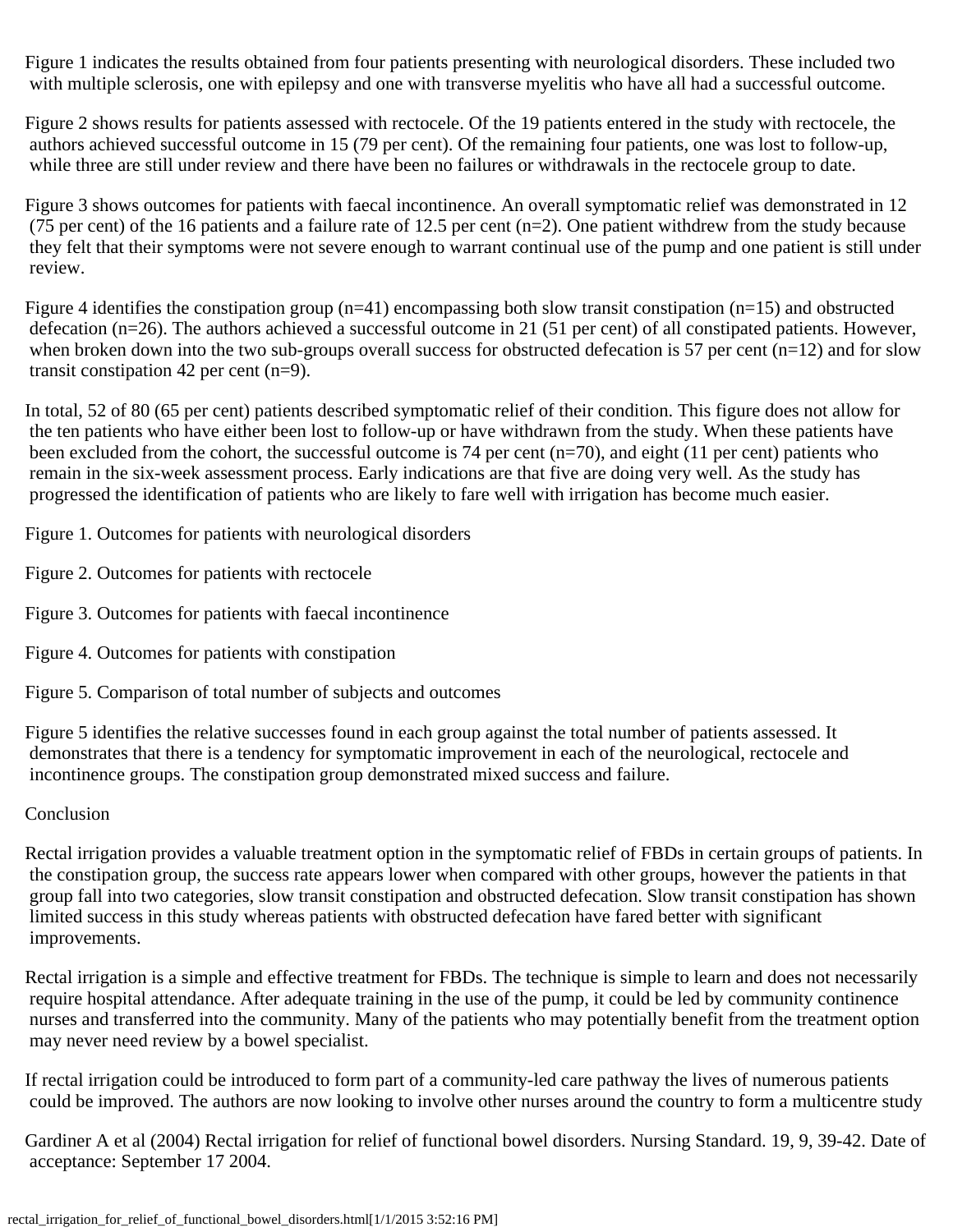#### Online archive

For related articles and author guidelines visit our online archive at: www.nursing-standard.co.uk and search using the key words above.

### **REFERENCES**

Aitchison M et al (1991) Impaired anal sensation and early diabetic faecal incontinence. Diabetic Medicine. 8, 10, 960- 963.

Baeten C et al (2000) Safety and efficacy of dynamic graciloplasty for faecal incontinence: report of a prospective, multicentre trial. Diseases of the Colon and the Rectum. 43, 6, 743- 751.

Baeten C et al (1995) Anal dynamic graciloplasty in the treatment of intractable faecal incontinence. New England Journal of Medicine. 332, 24, 1600-1605.

Barisic G et al (2000) The role of overlapping sphincteroplasty in traumatic faecal incontinence. Acta Chirurgica lugoslavica. 47, 4 Suppl 1, 37-41.

Boccasanta P et al (2001) Which surgical approach for rectocele? A multicentric report from Italian coloproctologists. Techniques in Coloproctology. 5, 3, 149-156.

Enck P (1993) Biofeedback training in disordered defecation: a critical review. Digestive Diseases and Sciences. 38, 11, 1953- 1960.

Engel A et al (1994) Anterior anal sphincter repair in patients with obstetric trauma. British Journal of Surgery. 81, 8, 1231- 1234.

Epanomeritakis E et al (1999) Impairment of anorectal function in diabetes mellitus parallels duration of disease. Diseases of the Colon and Rectum. 42, 11, 1394-1400.

Ganio E et al (2001) Sacral nerve stimulation for treatment of faecal incontinence: a novel approach for intractable faecal incontinence. Diseases of the Colon and Rectum. 44, 5, 619-663.

Jarrett M et al (2003) Sacral nerve stimulation for faecal incontinence: the UK experience. Colorectal Disease. 5, 2.

Kenefick N et al (2003) Effect of sacral nerve stimulation on autonomic nerve function. British Journal of Surgery. 90, 10, 1256- 1260.

Krogh K et al (2001) Colorectal symptoms in patients with neurological diseases. Acta Neurologica Scandinavica. 103, 6, 335- 343.

Lahr S et al (1999) Operative management of severe constipation. The American Surgeon. 65, 12, 1117-1121.

Lehur P et al (1996) Results of artificia sphincter in severe anal incontinence: report of 14 consecutive implantations. Diseases of the Colon and Rectum. 39, 12, 1352-1355.

Malouf A et al (2000) Long-term results of overlapping anterior anal-sphincter repair for obstetric trauma. Lancet. 355, 9200, 260- 265.

Matzel K et al (1995) Electrical stimulation of sacral spinal nerves for treatment of faecal incontinence. Lancet. 346, 8983, 1124- 1127.

McIntyre P Pemberton J (1993) Pathophysiology of colonic motility disorders. Surgical Clinics of North America. 73, 6, 1225-1243.